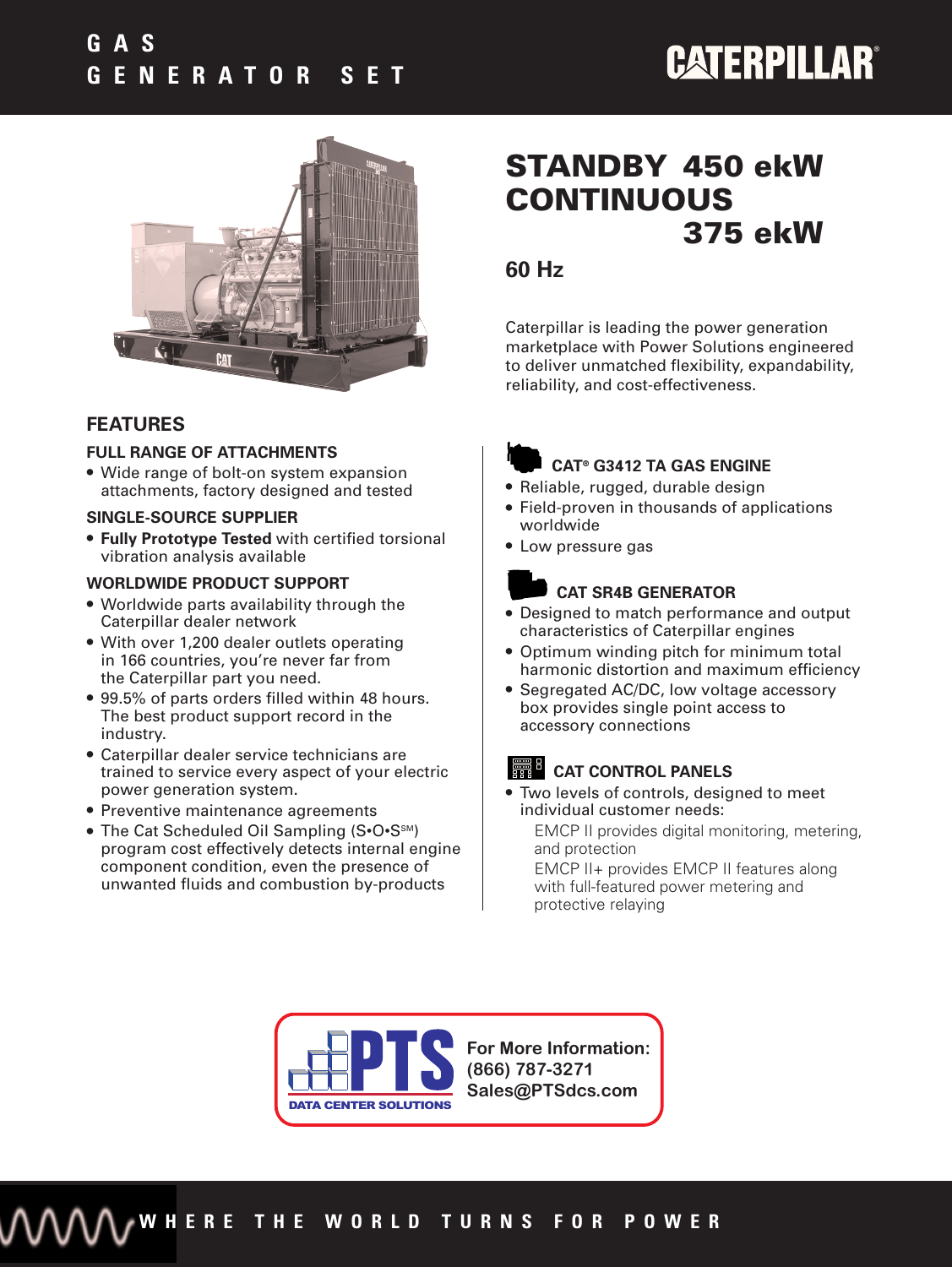#### **FACTORY INSTALLED STANDARD & OPTIONAL EQUIPMENT**

| <b>System</b>            | <b>Standard</b>                                                                                                                                                                                                                                       | <b>Optional</b>                                                                                                                                                                                                                                           |  |  |
|--------------------------|-------------------------------------------------------------------------------------------------------------------------------------------------------------------------------------------------------------------------------------------------------|-----------------------------------------------------------------------------------------------------------------------------------------------------------------------------------------------------------------------------------------------------------|--|--|
| <b>Air Inlet</b>         | Single element canister type air cleaner<br>Service indicator                                                                                                                                                                                         |                                                                                                                                                                                                                                                           |  |  |
| <b>Cooling</b>           | Radiator with guard<br>Coolant drain lines with valves<br>Fan and belt guards<br><b>Caterpillar Coolant</b><br>Low coolant level sensors                                                                                                              | Jacket water coolant heater with shutoff valves<br>Radiator removal                                                                                                                                                                                       |  |  |
| <b>Exhaust</b>           | Stainless steel exhaust flex with<br>weld outlet flange                                                                                                                                                                                               | 15 dBA muffler                                                                                                                                                                                                                                            |  |  |
| Fuel                     | Gas pressure regulator<br>Low pressure fuel system<br>Energize To Run (ETR) gas shutoff valve                                                                                                                                                         |                                                                                                                                                                                                                                                           |  |  |
| Generator                | Self excited<br><b>Class H</b> insulation<br>Class F temperature rise<br>(105° C continuous/130° C standby)<br>VR6 Voltage Regulator, 3-phase sensing,<br>with reactive droop<br>2:1 Volts/Hz or 1:1 Volts/Hz<br>Bus bar termination<br>Extension box | Permanent magnet excited<br>Digital Voltage Regulator<br>Digital Voltage Regulator with KVAR/PF control<br>Anti-condensation space heater<br>Oversize & premium generators<br>Circuit breakers, UL, 3 pole with shunt trip<br>Multiple breaker capability |  |  |
| Governor                 | 2301A speed control with EG3P actuator                                                                                                                                                                                                                | Electronic load sharing                                                                                                                                                                                                                                   |  |  |
| <b>Ignition</b>          | Digital ignition system                                                                                                                                                                                                                               |                                                                                                                                                                                                                                                           |  |  |
| <b>Control Panels</b>    | <b>FMCP II</b>                                                                                                                                                                                                                                        | $EMCP$ $II+$<br><b>Customer Communication Module</b><br>Local alarm & remote annunciator modules                                                                                                                                                          |  |  |
| Lube                     | Lubricating oil and filter<br>Oil drain line with valve<br>Fumes disposal                                                                                                                                                                             | Manual sump pump                                                                                                                                                                                                                                          |  |  |
| <b>Mounting</b>          | Wide base<br>Linear vibration isolators between base<br>and engine-generator                                                                                                                                                                          |                                                                                                                                                                                                                                                           |  |  |
| <b>Starting/Charging</b> | 35 amp charging alternator<br>24 volt starting motor<br>Batteries with rack and cables<br>Battery disconnect switch                                                                                                                                   | Battery chargers, 5 & 10 amp<br>Oversize batteries                                                                                                                                                                                                        |  |  |
| General                  |                                                                                                                                                                                                                                                       | Automatic Transfer Switches (ATS)<br>Floor standing circuit breakers                                                                                                                                                                                      |  |  |

#### **SPECIFICATIONS**

### **CAT SR4B GENERATOR**

| Type  Self excited, static regulated, brushless                               |
|-------------------------------------------------------------------------------|
| Construction Single bearing, close coupled                                    |
| Three phase  12 lead reconnectable                                            |
| Insulation Class H with tropicalization and antiabrasion                      |
|                                                                               |
|                                                                               |
| Overspeed capability                                                          |
|                                                                               |
|                                                                               |
| Wave form Less than 5% deviation                                              |
|                                                                               |
| Voltage regulator  3-phasing sensing with Volts-per-Hertz                     |
| Voltage regulation $\ldots \ldots \ldots$ Less than $\pm$ 1/2% (steady state) |
| Less than $\pm$ 1% (no load to full load)                                     |
|                                                                               |
| Telephone Influence Factor (TIF)Less than 50                                  |
| Harmonic Distortion (THD) Less than 5%                                        |
|                                                                               |



#### **CAT ENGINE**

| G3412 TA, 4-stroke-cycle, SCAC      |  |
|-------------------------------------|--|
|                                     |  |
|                                     |  |
|                                     |  |
|                                     |  |
| Aspiration Turbocharged-Aftercooled |  |
| Ignition system  Digital ignition   |  |
| Governor type  Woodward 2301A       |  |

### **CAT CONTROL PANEL**

**24 Volt DC Control** NEMA 1, IP22 enclosure Electrically dead front Lockable hinged door Generator instruments meet ANSI C-39-1 Terminal box mounted Single location customer connector point

**Consult your Caterpillar dealer for available voltages.**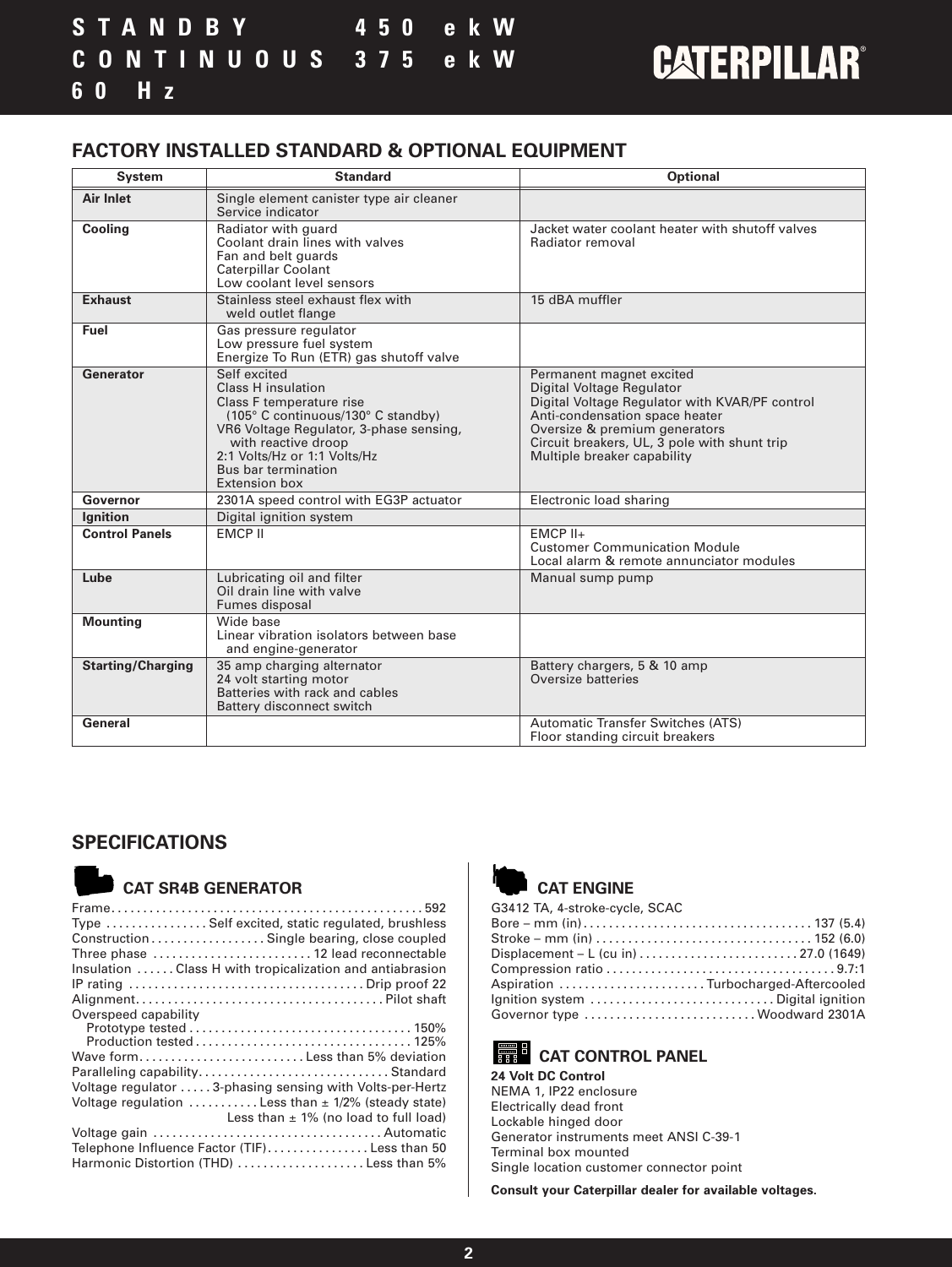**TECHNICAL DATA**

| Open Generator Set -<br>1800 rpm/60 Hz/480 Volts                                                                                                                                                                                                                                                             |                                                                 |                                                                                        | <b>Standby</b><br><b>DM5445</b>             |                                                              | <b>Continuous</b><br><b>DM5446</b>          |                                                             |
|--------------------------------------------------------------------------------------------------------------------------------------------------------------------------------------------------------------------------------------------------------------------------------------------------------------|-----------------------------------------------------------------|----------------------------------------------------------------------------------------|---------------------------------------------|--------------------------------------------------------------|---------------------------------------------|-------------------------------------------------------------|
| <b>Package Performance</b><br>Power rating<br>Power rating $@$ 0.8 PF<br>Aftercooler temperature                                                                                                                                                                                                             | Deg C                                                           | ekW<br><b>kVA</b><br>Deg F                                                             | 450<br>563<br>54<br>130                     |                                                              | 375<br>469<br>54<br>130                     |                                                             |
| <b>Fuel Consumption</b><br>100% load with fan<br>75% load with fan<br>50% load with fan                                                                                                                                                                                                                      | $N$ • $m^3/hr$<br>$N$ • $m^3/hr$<br>$N$ • $m^3/hr$              | scf/hr<br>scf/hr<br>scf/hr                                                             | 148<br>116<br>86                            | 5507<br>4360<br>3200                                         | 120<br>96<br>72                             | 4472<br>3576<br>2702                                        |
| <b>Cooling System</b><br>Ambient air temperature*<br>Air flow restriction (system)<br>Air flow (maximum $@$ rated speed for<br>standard radiator arrangement)<br>Engine coolant capacity with radiator                                                                                                       | Deg C<br>kPa<br>m <sup>3</sup> /min                             | Deg F<br>in water<br>cfm<br>Gal                                                        | 40<br>0.12<br>1430<br>140                   | 105<br>0.5<br>50,491<br>37                                   | 40<br>0.12<br>1430<br>140                   | 105<br>0.5<br>50,491<br>37                                  |
| Jacket water outlet temperature<br><b>Exhaust System</b>                                                                                                                                                                                                                                                     | Deg C                                                           | Deg F                                                                                  | 99                                          | 210                                                          | 99                                          | 210                                                         |
| Combustion air inlet flow rate<br>Exhaust gas stack temperature<br>Exhaust gas flow rate<br>Exhaust flange size (internal diameter)<br>Exhaust system backpressure<br>(maximum allowable)                                                                                                                    | $N \cdot m^3 / min$<br>Deg C<br>$N \cdot m^3/m$ in<br>mm<br>kPa | scfm<br>Deg F<br>cfm<br>in<br>in water                                                 | 29<br>502<br>30<br>203<br>6.7               | 1062<br>936<br>3124<br>8<br>27                               | 24<br>478<br>25<br>203<br>6.7               | 872<br>892<br>2476<br>8<br>27                               |
| <b>Heat Rejection</b>                                                                                                                                                                                                                                                                                        |                                                                 |                                                                                        |                                             |                                                              |                                             |                                                             |
| Low Heat Value (LHV) fuel input<br>Heat rejection to jacket water<br>(includes oil cooler)<br>Total heat rejection to exhaust (LHV to 25° C)<br>Heat rejection to exhaust (LHV to 120°C)<br>Heat rejection to A/C<br>Heat rejection to atmosphere from engine<br>Heat rejection to atmosphere from generator | kW<br>kW<br>kW<br>kW<br>kW<br>kW<br>kW                          | Btu/min<br>Btu/min<br>B <sub>tu</sub> /min<br>Btu/min<br>Btu/min<br>Btu/min<br>Btu/min | 1484<br>514<br>359<br>284<br>37<br>59<br>29 | 84,410<br>29,213<br>20,431<br>13,741<br>2127<br>3376<br>1660 | 1205<br>437<br>283<br>218<br>15<br>48<br>29 | 68,547<br>24,869<br>16,067<br>10,412<br>866<br>2742<br>1660 |
| <b>Generator</b><br>Motor starting capability @ 30% voltage dip**                                                                                                                                                                                                                                            | kVA                                                             |                                                                                        |                                             | 928                                                          |                                             | 928                                                         |
| Frame<br>Temperature rise                                                                                                                                                                                                                                                                                    | Deg C                                                           |                                                                                        | 592<br>130                                  |                                                              | 592<br>105                                  |                                                             |
| <b>OEmissions***</b><br><b>NO<sub>x</sub></b><br>CO<br>HC (total)<br>HC (non-methane)<br>Exhaust O <sub>2</sub> (dry)                                                                                                                                                                                        |                                                                 | $q/b$ hp-hr<br>$g/b$ hp-hr<br>g/bhp-hr<br>g/bhp-hr<br>$\%$                             |                                             | 21.7<br>1.5<br>1.4<br>0.21<br>4.0                            |                                             | 21.3<br>1.5<br>1.9<br>0.29<br>4.0                           |

\*\*\*Ambient capability at 200 m (660 ft) above sea level. For ambient capability at other altitudes, consult your Caterpillar dealer.

\*\*\*Assumes synchronous driver

\*\*\*Emissions data measurement is consistent with those described in EPA CFR 40 PART 89 SUBPART D and ISO 8178-1 for measuring HC, CO, CO<sub>2</sub> and NOx. Data shown is based on steady state engine operating conditions of 77° F, 28.43 inches HG and fuel having a LHV of 920 BTU per cubic foot at 30.00 inches HG absolute and 32° F. Not to exceed emission data shown is subject to instrumentation, measurement, facility and engine fuel system adjustments.

#### **RATING DEFINITIONS AND CONDITIONS**

**Standby** — Output available with varying load for the duration of the interruption of the normal source power.

**Continuous** — Output available without varying load for an unlimited time.

**Ratings** are based on ISO3046/1 standard reference conditions of 25° C (77° F) and 100 kPa (29.61 in Hg).

**Ratings** are based on pipeline natural gas having a LHV (low heat value) of 36.2 mJ/N•m3 (920 Btu/cu ft). Variations in altitude, temperature, and gas composition from standard conditions or the use of a three way catalyst may require a reduction in engine horsepower.